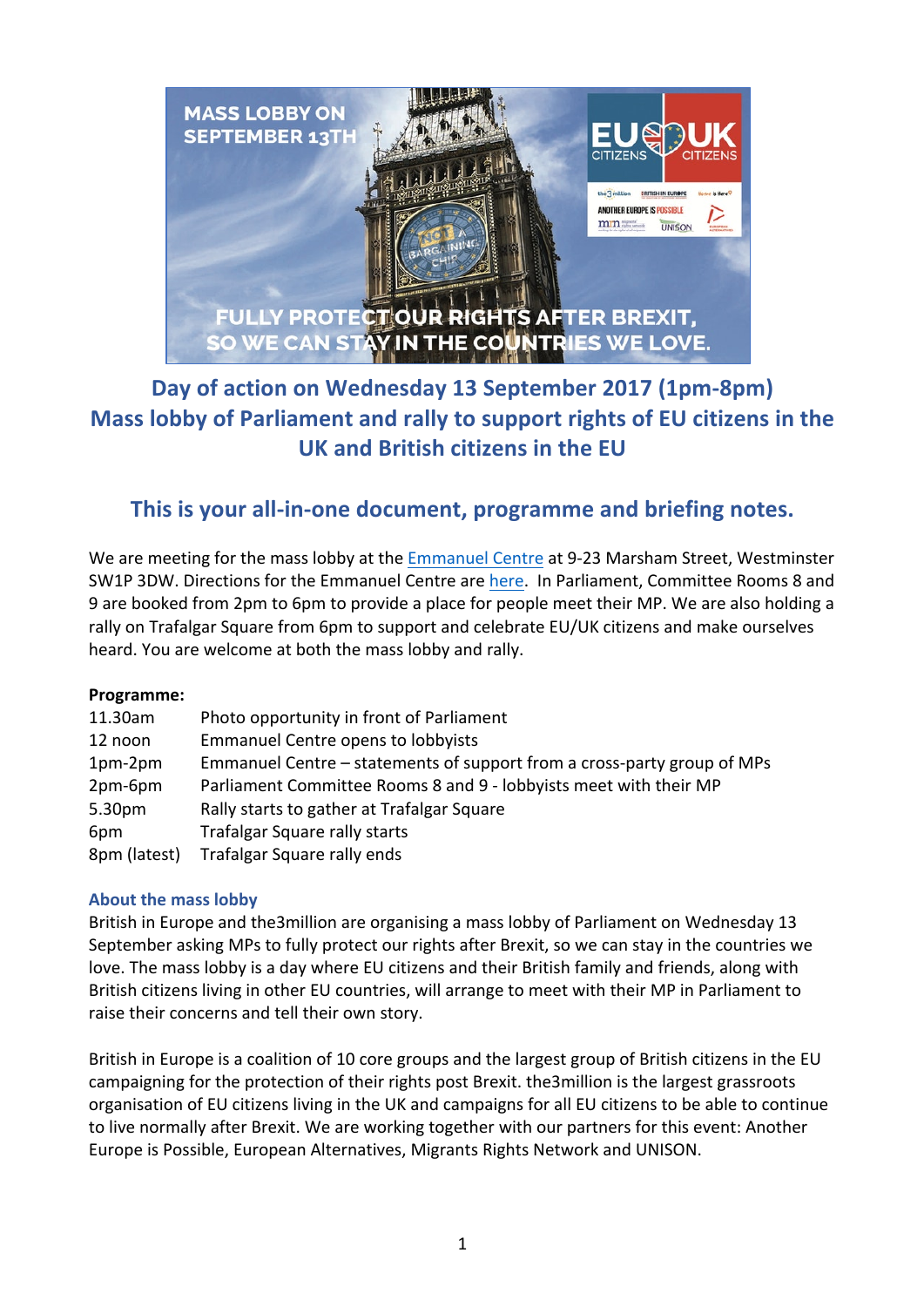## **Preparing for the day:**

- 1. Contact your MP via www.homeishere.org.uk if you haven't already ask them to meet you in Committee Rooms 8 and 9 on 13 September between 2pm and 6pm.
- 2. Ask your MP to sign one or both online pledges to support the guarantee of citizens' rights: For EU citizens in the UK: at www.homeishere.org.uk
	- For British citizens in the EU: at https://britishineurope.org/pledge/
- 3. Volunteer to speak with your MP on behalf of British citizens living in the EU27 countries who can't be at the lobby – get in touch on Lobby@the3million.org.uk.
- 4. Support our social media campaign on @CitizensLobby17 and #CitizensLobby17.

## **What happens on the day:**

#### **11.30am:**

To have your photo taken in front of Parliament with lots of other activists, come to Victoria Tower Gardens at 11.30am. We are heading over from the Emmanuel Centre, so be there at 11.20am if you want to meet us there - it should be a fun way to start off the day.

#### **12 – 4.30pm**:

The Emmanuel Centre opens for lobbyists at 12 and stays open all afternoon. We have booked the Upper Hall and Lower Hall, and you are welcome to drop in any time to listen to speakers, talk with activists from the3million, British in Europe, UNISON and our other partner organisations, meet with other lobbyists or use the facilities including the snacks bar.

#### **1pm-2pm**:

Welcome session with MPs at the Emmanuel Centre. We will hear statements of support for the campaign from a cross-party group of MPs, and British in Europe and the3million and partners will talk about our campaign and the importance of guaranteeing citizens' rights.

### **The following politicians will be speaking at the Emmanuel Centre:**

- Dominic Grieve MP (Chair, Conservative Group for Europe)
- Paul Blomfield MP (Labour Shadow Minister for Exiting the European Union)
- Joanna Cherry MP (SNP Shadow Spokesperson for Justice and Home Affairs)
- Ed Davey MP (Liberal Democrat Shadow Home Secretary)
- Hywel Williams MP (Plaid Cymru Shadow Spokesperson on Brexit)
- Jonathan Bartley (Co-Leader of the Green Party)

#### **2pm-6pm**:

Mass lobby in Parliament. Lobbyists head over to Parliament in groups to meet with their MP – we have booked Committee Rooms 8 and 9 in Parliament for these meetings. The lobby event starts to wind down around 5.30 so people can attend the rally. If you already have an appointment with your MP, bring the letter or printed email from your MP with you confirming your **appointment.** Please be aware that you will have to go through "airport style" security to gain access to Parliament and we recommend that you arrive 45 minutes before your appointment.

#### **6pm-8pm (approx**):

Rally in Trafalgar Square (ends 8pm at the latest). We are holding an event in support of EU citizens in the UK and UK citizens in the  $EU$  – to make ourselves heard and celebrate our contribution to the country we live in. You can find out more about the citizens' rally on https://www.the3million.org.uk/rally or register on https://citizensrally2017.eventbrite.co.uk .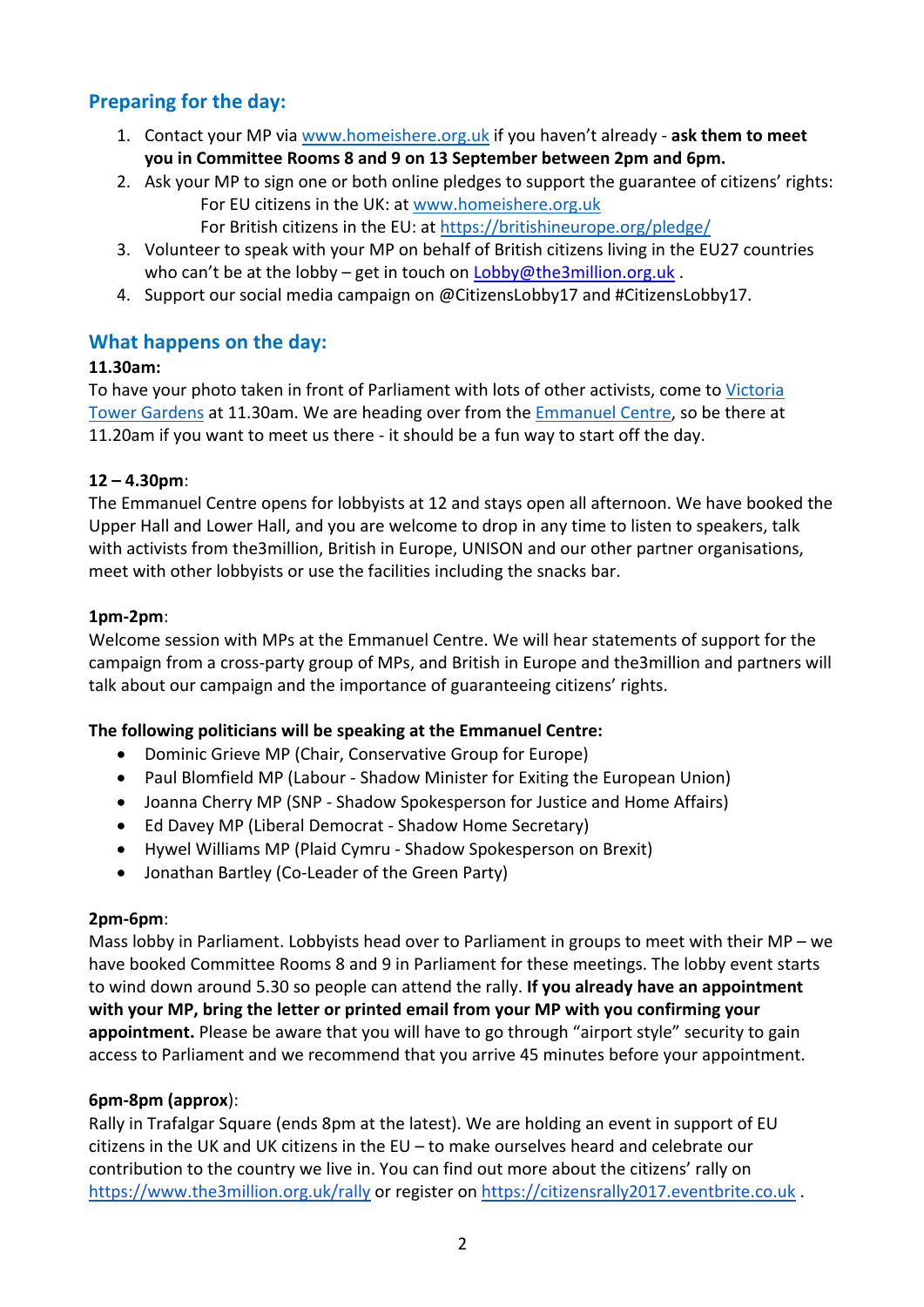## **Our campaign to guarantee citizens' rights after Brexit**

#### About our campaign and what we are asking for:

This is the last opportunity to contact MPs and ask them to press the UK government on citizens' rights before the critical rounds of the EU/UK negotiations in September and October, where the key issues of disagreement will be discussed and which will decide whether an early agreement on this issue is possible. Voting on the UK government's European Union (Withdrawal) Bill, which began a second reading in Parliament on 7 September, also provides the opportunity for MPs to propose and support amendments to the Bill that protect citizens' rights.

British in Europe and the3million have developed a list of the commitments that will guarantee our rights and enable us to claim those rights. We are lobbying UK parliamentarians, Members of the European Parliament and the European Commission to come to an agreement that enables us to continue our lives as before after the UK leaves the EU. We hope you will take these issues up with your  $MP - if$  you want to know more about the background for these policies and our detailed response to the previous negotiation rounds, more information is at www.the3million.org.uk and at www.britishineurope.org.

#### **Things you can discuss with your MP:**

A very important part of the mass lobby is for people to raise their concerns about their own specific situation with their MP, or that of family and friends in other countries, and remind them that people's lives have been changed by last year's EU referendum. You can remind them that EU/UK citizens' lives have been on hold for more than a year, and we need an agreement now between the UK and the EU to guarantee our rights so we can continue our lives as before.

#### **Questions to ask your MP on social media or in person:**

- Will you support legislation that guarantees the current rights of EU citizens in the UK and UK citizens in the EU?
- Will you ask questions in Parliament about how the government is going to guarantee our rights?
- Will you sign our pledges to protect citizens' rights after Brexit (www.homeishere.org.uk and https://britishineurope.org/pledge)?
- Will you raise our concerns with Prime Minister Theresa May, Home Secretary Amber Rudd and Secretary of State for Exiting the European Union David Davis?
- Can I make an appointment at your Friday surgery to follow up on any concerns or ask for your help on any problems I have?

#### **Commitments we are asking for from the UK and EU:**

- Keep the rights we currently have as EU citizens in the UK and British citizens in the EU, so that we can continue to live our lives as before the Brexit vote
- Guarantee these rights for life subject to international law and the Court of Justice of the European Union, so we have certainty that rules will not change in the future
- Support ring-fencing an agreement on citizens' rights from the rest of the UK/EU negotiations - so people are not used as a bargaining chip, and are protected regardless of the outcome
- Introduce a free, easy to use registration process for EU citizens in the UK, so we can effectively claim our rights
- British citizens in the EU and EU citizens in the UK must keep in full the rights to freedom of movement and residence as before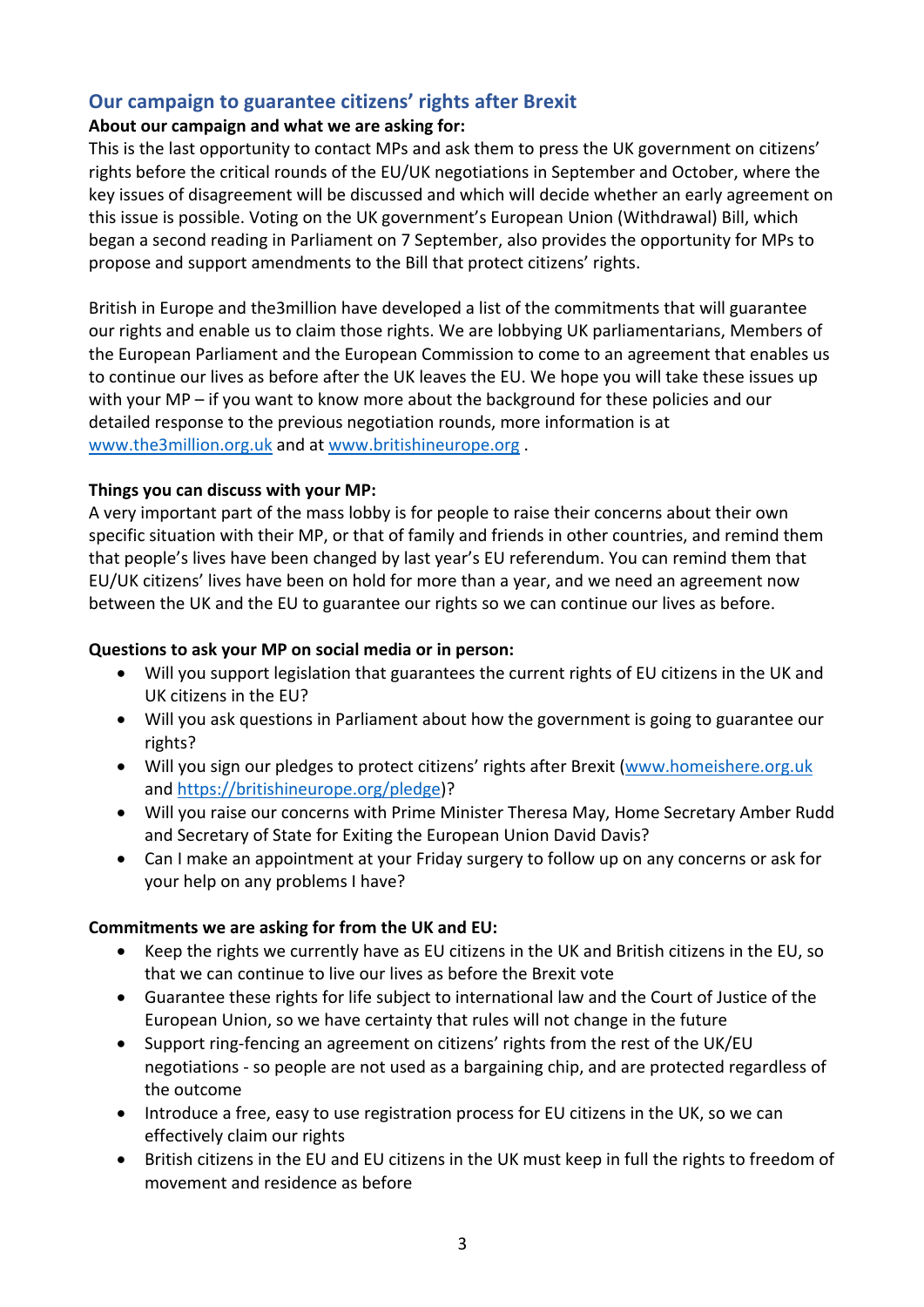• British citizens in the EU must keep the right to study in the UK paying the same fees and with access to the same loans as someone living in Britain.

### **What** is wrong with the offer the UK has already made on citizens' rights?

The UK government's proposal does not respond to the offer the EU made in May to safeguard and maintain citizens' rights post-Brexit, but is an entirely different offer about the future immigration status of EU citizens in the UK.

This proposal suggests substituting acquired rights of EU citizenship under EU law with a lesser 'settled status' under UK immigration law, which EU citizens would be required to apply for. EU citizens in the UK would no longer benefit from the same family reunification rights, the right to leave the UK and return after two years, or the overarching principle of equal treatment. They might also be subject to systematic criminal checks and have vastly reduced rights of appeal. The recent 100 deportation letters sent in error by the Home Office show how critical it is for EU citizens to retain EU rights.

There is almost no detail in the UK offer on safeguarding the rights of British citizens in the EU, while the starting point of the EU offer was to guarantee the majority of rights that EU citizens in the UK and British citizens in the EU currently have. The important exception to this is free movement rights to live and work across the EU for British citizens in the EU, and linked crossborder rights for both groups, which are not included in the EU offer.

#### **Why** is it important to retain the right to bring family to the UK or to return after two years?

Just as UK citizens move between parts of the UK, EU citizens have taken advantage of the EU's freedom of movement to come to the UK, often leaving behind their family in other EU countries. EU citizens now face losing both the right to bring a parent over in the future, and the right to return to the UK if they move back to their home for several years to look after their parent there, or take up an employment contract. We believe we should not have to choose between caring for relatives and continuing our lives in the UK.

MPs may be quick to respond that EU citizens cannot have more rights than UK citizens. Here are some counter-arguments:

- EU citizens have moved to the UK under freedom of movement rules, much as British citizens can move from one part of the UK to another. Having moved from Berlin to Bath, we are only asking for same right to care for an elderly parent as a UK citizen who has moved from Glasgow to Guildford.
- UK citizens in the EU have exactly the same family reunification right, and losing it would mean that for example, a UK citizen in Germany could not bring her elderly parent from the UK to Germany. If she chooses instead to move back to the UK, unless she keeps her current rights she would not be able to bring her German husband unless she first got a job in the UK earning over £18,600, nor would she be able to bring her German parent-in-law.
- Theresa May stated on the 26<sup>th</sup> June 2016 "No families will be split up" by Brexit removing this family reunification right could do exactly that.
- Boris Johnson, Michael Gove, Gisela Stuart and Priti Patel said on the  $1<sup>st</sup>$  June 2016 "EU citizens already lawfully resident in the UK ... will be treated no less favourably than they are at present".
- The House of Lords European Union Committee stated in their December 2016 report "It is our strong recommendation, therefore, that the full scope of EU citizenship rights be fully safeguarded in the withdrawal agreement".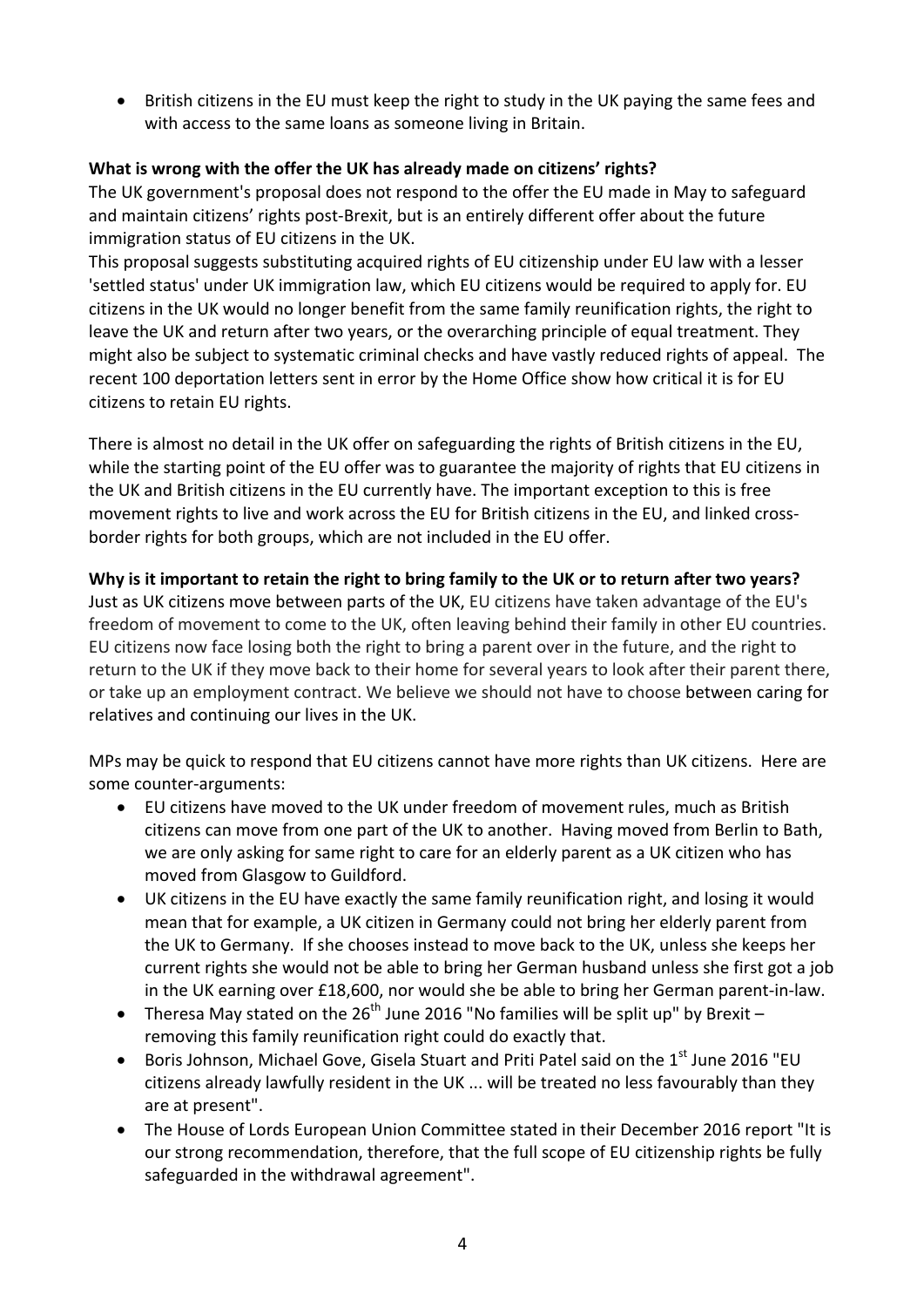#### **What are the concerns about the application process for a Permanent Residence certificate?**

- Many EU citizens have applied for a Permanent Residence (PR) certificate through the Home Office as a way to claim their rights after living five years in the UK, but the current registration system is not fit for purpose.
- Recent research from "the3million" shows 80% of applicants find the PR application process stressful, and according to the government's own statistics many applications are rejected (29% in the second quarter of 2016).
- There are a large number of EU citizens who cannot get a Permanent Residence certificate due to not having Comprehensive Sickness Insurance (CSI). Although many MPs and voices in the media insist that this is an EU requirement, this is not the case. The EU has stated very clearly that the UK is in breach of EU law and should treat access to the NHS as fulfilling the CSI requirement, since the NHS is taxation based rather than insurance based. The government should accept this now, and remove the requirement for CSI now, to enable those people wishing to apply for citizenship (and who therefore need PR) to do so.
- There are also many people who cannot get a Permanent Residence certificate as they cannot demonstrate that they are exercising treaty rights. This includes carers, disabled people and many vulnerable groups. The UK government has treated these people as living de facto lawfully in the UK, evidenced by having access to the NHS, voting in local elections etc. As a result they now have a legitimate expectation that their right to continue to live in the UK as EU citizens will not be disputed.

#### Further points to take up with your MP:

- There are at least three million EU citizens living in the UK and at least 1.2 million UK citizens living in the EU. For more than a year since the EU referendum last June, both groups have been living with uncertainty about their future.
- During the 2017 election campaign, all parties with MPs elected to the current Parliament committed to securing the rights of EU citizens in the UK and British citizens living in the EU.
- Many British business organisations and trade unions have come out in support of guaranteeing citizens' rights: trade unions UNISON and UCU (University and College Union) fully support our campaign, while the Confederation of British Industry (CBI) has said "urgent guarantees are needed" for EU citizens already in the UK.
- EU citizens are an important part of the workforce in health and social care: there are almost  $60,000$  EU citizens working in the health service - around 5 percent of NHS staff – and over 90,000 in social care. The number of EU nurses registering to work in the NHS is down by 90 percent since Britain voted to leave the European Union, according to the Nursing and Midwifery Council.
- There are at least 1.2 million British people living in the  $EU -$  which means that UK citizens will be the largest national group of people who will be impacted by the citizens' rights agreement. They all make similar contributions to the economies and communities in the countries where they live, like EU citizens in the UK.
- The large majority of British citizens in the EU are working people and are worried about their rights to work and run their businesses going forward. Many British people in the EU27 work cross-border and have serious concerns about their ability to live and work in the way they do now without free movement.
- There is also a large minority of retired people concerned about how they will manage in the countries they call home if their pensions and healthcare are not guaranteed in future.
- There are already examples of EU citizens facing discrimination from businesses and from landlords, as job seekers and as workers. There are also reports of EU citizens receiving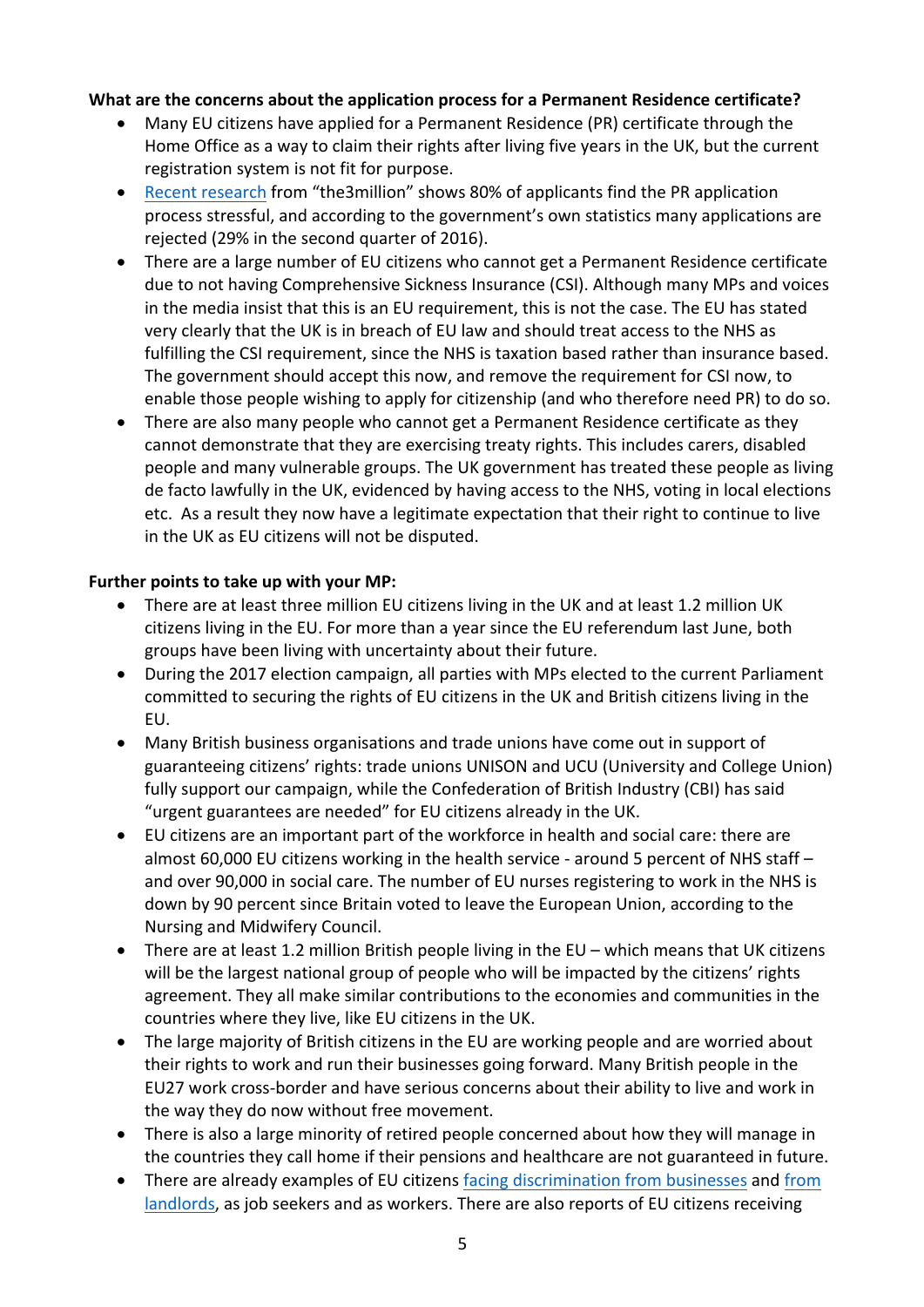invoices for healthcare services provided by local hospital trusts. We are concerned that this will only get worse if the current uncertainty continues, and it shows that guarantees of our existing rights must be provided soon.

## **Actions to support our campaign**

#### About the "Home is here" pledge

As part of our campaign we are inviting MPs to sign up to a simple pledge on www.homeishere.org.uk, to support the right of EU citizens living in the UK to remain in the UK after Brexit with the same rights to live and work there that they have now. You can use the website to write to your local MP, arrange to meet with them and get them to sign up to the pledge.

#### About the "British in Europe" pledge

We are also inviting MPs to sign a matching pledge to support the right of British citizens living in the EU to remain in their countries of residence after Brexit, with the same rights to live and work as they have now, as well as to support a matching guarantee for EU citizens in the EU. You can ask your MP to sign up to the pledge here: https://britishineurope.org/pledge.

#### How to support the e-lobby before and during the mass lobby:

- Follow @CitizensLobby17, retweet us and post tweets using the hashtag #CitizensLobby17  $-$  on the day we will be tweeting from the event.
- Send a tweet to your MP about the campaign and ask them to support us and sign our pledges on www.homeishere.org.uk and https://britishineurope.org/pledge.
- We will be streaming speeches from the Emmanuel Centre to our Facebook page on https://www.facebook.com/the3million/ .

## **What you need to know about visiting Parliament**

**Getting in:** All lobbyists will have to go through "airport style" security to gain access to Parliament  $-$  at busy times this may take up to an hour, so allow plenty of time to get in. We recommend you arrive at least 45 minutes before your appointment. Those with later appointments will need to allow more time to get in. Please try to bring only small bags to speed things up with security.

Go to the visitors' entrance at Cromwell Green opposite Westminster Abbey – more information is here, Stewards in orange UNISON tabards will be there to help you enter the queue, and will do their best to prioritise people who have a specific time confirmed to meet their MP.

**Inside Parliament:** Banners, posters and (openly visible) t-shirts with slogans are not allowed in the Houses of Parliament. Try to keep badges and flags in your bag as you pass through security.

**What you need to know about meeting with your MP:** If you already have an appointment with your MP, bring the letter or printed email from your MP with you confirming your appointment. UNISON stewards will direct you to the rooms we have booked (Committee Rooms 8 and 9) and there will be people there to help you from the3million, British in Europe and UNISON. You can also go to the reception in the Central Lobby and ask for help.

**To get to Committee Rooms 8 and 9, enter Westminster Hall and continue on to the Central** Lobby. Through Central Lobby on the right there are stairs leading to the committee rooms.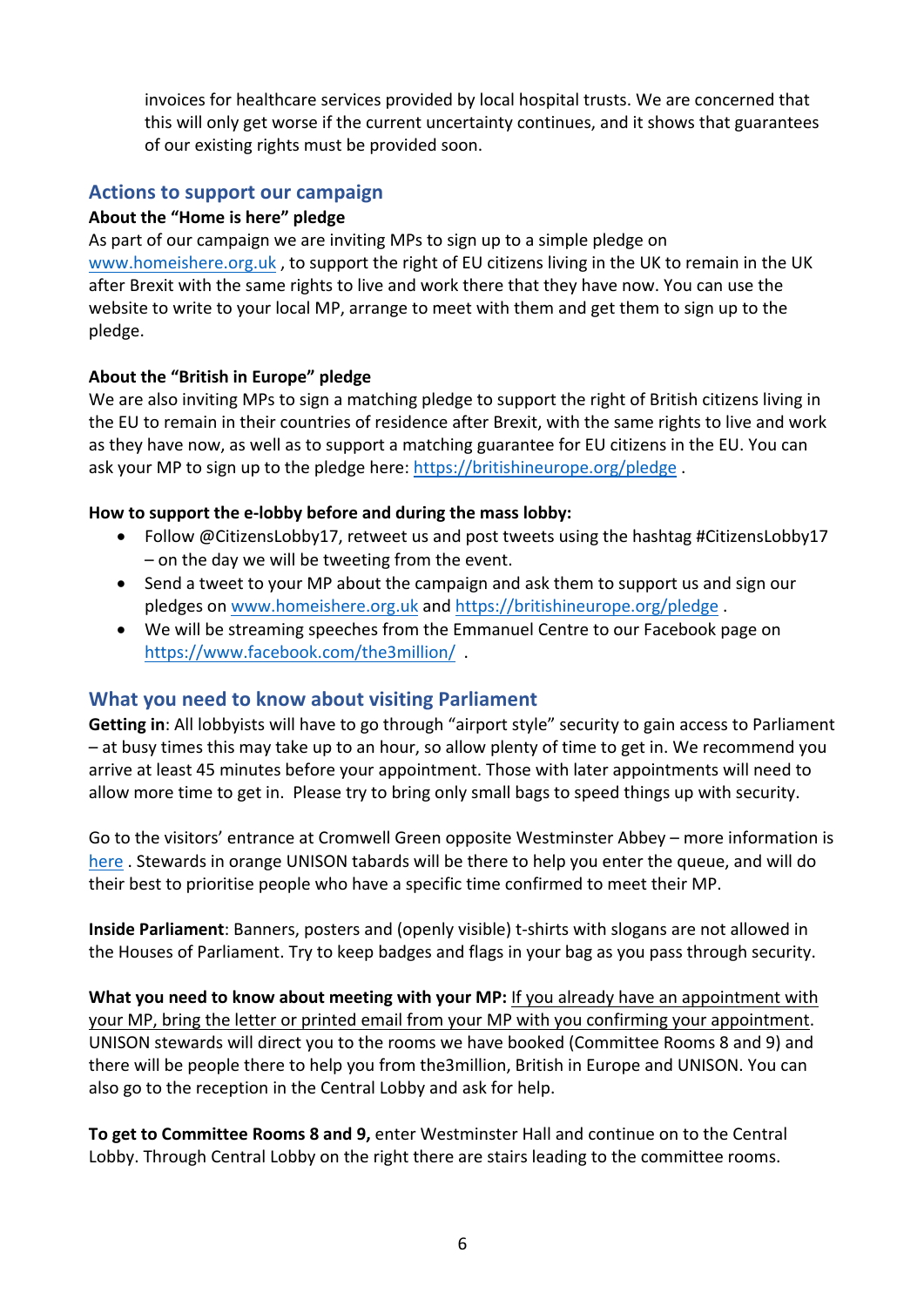**If you don't have an appointment with your MP,** UNISON stewards will direct you to the Green Card information desk, and you can ask to see your MP using the Green Card system:

- 1. Once you are through security, go to the Central Lobby reception desk and ask for a green card.
- 2. Enter your details, your MP and the purpose of your visit which is to "talk about protecting the rights of EU citizens in the UK and British citizens in the EU after Brexit". Add that if your MP can't meet with you today you would like to arrange a meeting in their constituency.
- 3. Wait for your MP in the Central Lobby while the card is sent to the MP's office. If they are coming to meet with you, your name will be called in the Central Lobby.
- 4. When your MP comes to meet with you, suggest going to Committee Rooms 8 and 9 for your chat – you don't have to book a time there, and there will be space for you to chat. Your MP may suggest having the meeting somewhere else.
- 5. Your MP may send a staff member on their behalf if they are caught up in other meetings. If your MP does not appear within half an hour or so, they are unlikely to be able to meet you.
- 6. If you apply for a meeting through the Green Card system, your MP has a duty to respond to you. Follow up on getting a meeting in their constituency instead – they will have a surgery on Fridays when Parliament is not in session.

## **Practical details about the mass lobby**

#### **What will be going on the at Emmanuel Centre?**

the3million, British in Europe, UNISON and other partners will have stalls at the Emmanuel Centre and volunteers there to talk about our work. There will also be a welcome session from 1pm-2pm, where we have invited MPs from across all the main parties to make a statement of support for citizens' rights.

#### **How do I get to the Emmanuel Centre?**

The centre is at 9-23 Marsham Street within walking distance of St. James's Park and Westminster tube stations, several key bus routes and main line Victoria station. There's plenty of parking nearby for cars and coaches.

#### Can I buy food and drink at the Emmanuel Centre?

There is a café in the lower ground floor at the Emmanuel Centre with drinks, snacks and sandwiches that will be open on the day.

#### **I need disabled access at both venues**

Before you visit Parliament, contact the Serieant-at-Arms office at the House of Commons on 0207 219 3000 and ask about procedures for entering the building.

There is disabled access at the Emmanuel Centre to the Upper Hall on the ground floor, but not the Lower Hall downstairs – speeches will take place in the Upper Hall. The Centre has a separate entrance for disabled people. There will also be tables and seats in both halls. Toilets are downstairs, but if you ask the staff they will be able to direct you to a toilet with disabled access elsewhere in the building.

#### Can I get in to Parliament if I don't have an appointment with my MP?

You can, but your MP may not be able to meet with you if you don't have an appointment.